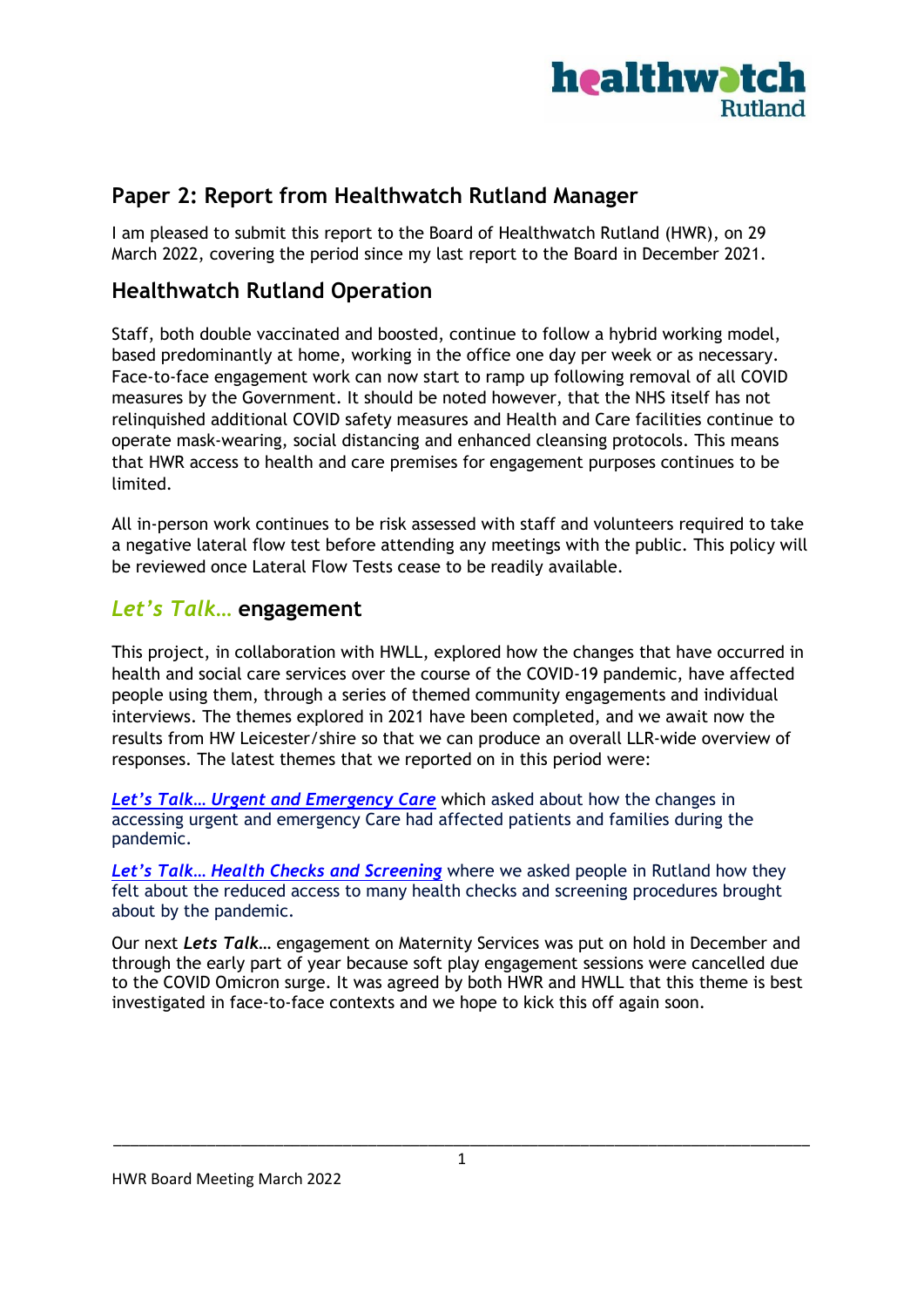

# **Volunteering**

#### i) **New roles**

Although the pandemic has slowed our plans to develop a 'Community [Healthwatch](https://www.healthwatchrutland.co.uk/report/2018-01-01/about-community-healthwatch-champion-role) [Champion](https://www.healthwatchrutland.co.uk/report/2018-01-01/about-community-healthwatch-champion-role)' role, the role profile/description has been agreed by the Ops and Planning group and Amy is now recruiting for a couple of pilot CHC's to help us get it right.

#### ii) **Training**

Refresher training for Safeguarding Adults and Safeguarding Children have been held both online and in person. Any volunteers who were unable to attend any of the sessions can be brought up-to-date individually by Amy.

Next on our list to organise is some refresher Enter and View training for authorised representatives, again this can be online or in person as desired by volunteers.

#### **iii) Accreditations**

Most of our staff and volunteers' Disclosure and Barring Service (DBS) certificates now need renewing. We are currently seeking a provider which can assist with this and will be in touch with volunteers when everything is in place. As a reminder, all board members and authorised representatives wishing to participate in Enter and View projects must have a DBS that is less than 3 years old.

Volunteer interviews for renewing our Investing in Volunteers accreditation were carried out by the assessor in mid-March. Thank you to any volunteers who participated in the randomly selected interviews – it was an opportunity to discuss volunteering experiences and suggestions for improvement in our programme going forward. We expect to receive the assessor's report and feedback sometime in April, which will be shared with all volunteers.

#### **iv) Work planning**

As usual for this time of year, planning our work for the year 2022-23 is being undertaken through discussions in Ops and Planning. I hope to be able to update the board on progress by email following our next Ops & Planning meeting (due to take place on 31 March).

### **NHS Dental access quick poll**

Our dental access quick poll ran throughout February receiving 113 responses and a [report](https://www.healthwatchrutland.co.uk/report/2022-03-18/your-views-nhs-dental-services) is now available on our website. Whilst some people in Rutland are very happy with their NHS dental provision, the majority of respondents are not, citing appointment delays, excessive waiting and appointment cancellations and many saying that they have had to use expensive private options to receive the care they need. Next steps are to engage with commissioners in NHSEI to understand the local situation more clearly and understand what steps are being taken to improve access.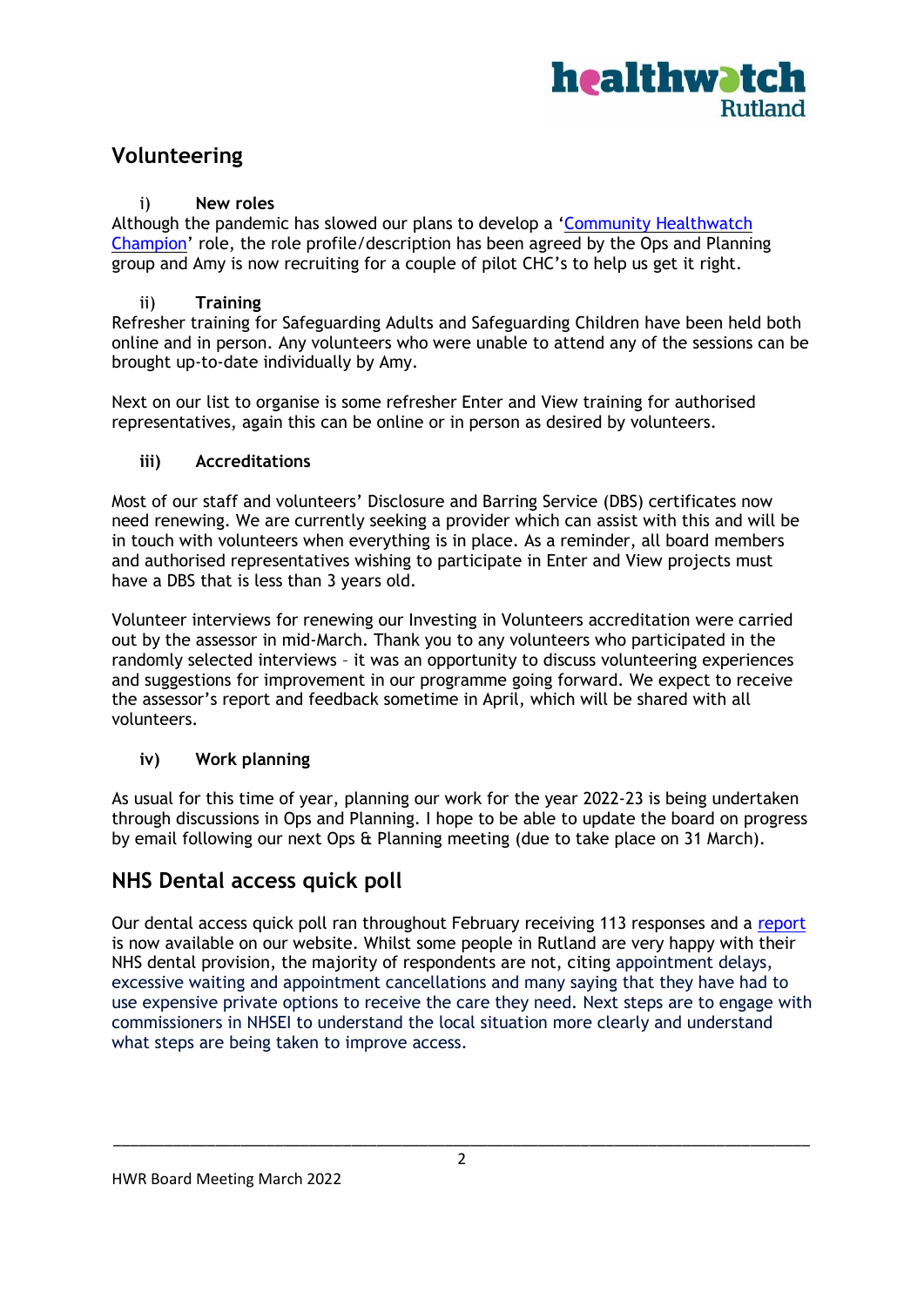

# **Rutland Place-led Health and Care planning**

The consultation on the Health and Wellbeing Strategy (HWS) closed on 16 January. We utilised the additional week to publicise the easy read version of the consultation document that was published late in the consultation period, in an effort to ensure that everyone had the opportunity to contribute their views. A [response](https://www.healthwatchrutland.co.uk/report/2022-01-18/healthwatch-rutland-responds-health-and-wellbeing-strategy-consultation) to the consultation was put forward by the HWR board and can be found on our website.

We were able to take part in the five stakeholder workshops, to ensure that Rutland people's needs and views were at the forefront of all discussions around the delivery planning.

Through close working with all partners through an Integrated Delivery Group HWS working group, we have been able to embed a common thread of engagement and co-design/coproduction as a principle throughout the strategy.

Once the Health and Wellbeing Board has formally signed off the strategy and delivery plan in April, the governance of how the various elements will be delivered should become clearer, and an engagement strategy will be prepared.

The healthcare elements of the strategy and plan are to be taken forward by a new operational board – the Rutland Strategic Health Development Programme Board on which HWR has a seat. This group will drive the planning, development and enactment of the Delivery Plan with a particular focus on the actions for the two Rutland priorities that have direct links to longer term NHS strategic transformation priorities for LLR ICS:

- *Priority 4: Equitable access to Health and Wellbeing services including* improving GP Access /clinical capacity; enhancing cross boundary working; bringing Diagnostics/Outpatients provision closer to home in the community.
- *Priority 5: Preparing for population growth and change* to include outlining the future model of Integrated Care for Rutland including workforce planning and delivery planning for integration of local services; delivering 'Fit for the Future Health infrastructure' linking to housing growth.

### **Non Emergency Patient Transport re-procurement**

The service is currently provided by Thames Ambulance Service Ltd (TASL) and ends in September 2022. Patients, families, carers and healthcare staff are being asked to complete a [survey](https://www.healthwatchrutland.co.uk/news/2022-03-14/help-design-non-emergency-patient-transport-services) by April 1st about their experiences of the existing service.

# **ICS Governance update**

As reported to the board in December, HWR has been collaborating for some time with local commissioners and providers and we will take up a non-voting position on the LLR Integrated Community Board when the statutory arrangements come into being (expected July 2022). We will also have a full seat on the LLR Integrated Community Partnership (now changed to be called LLR Health and Care Board).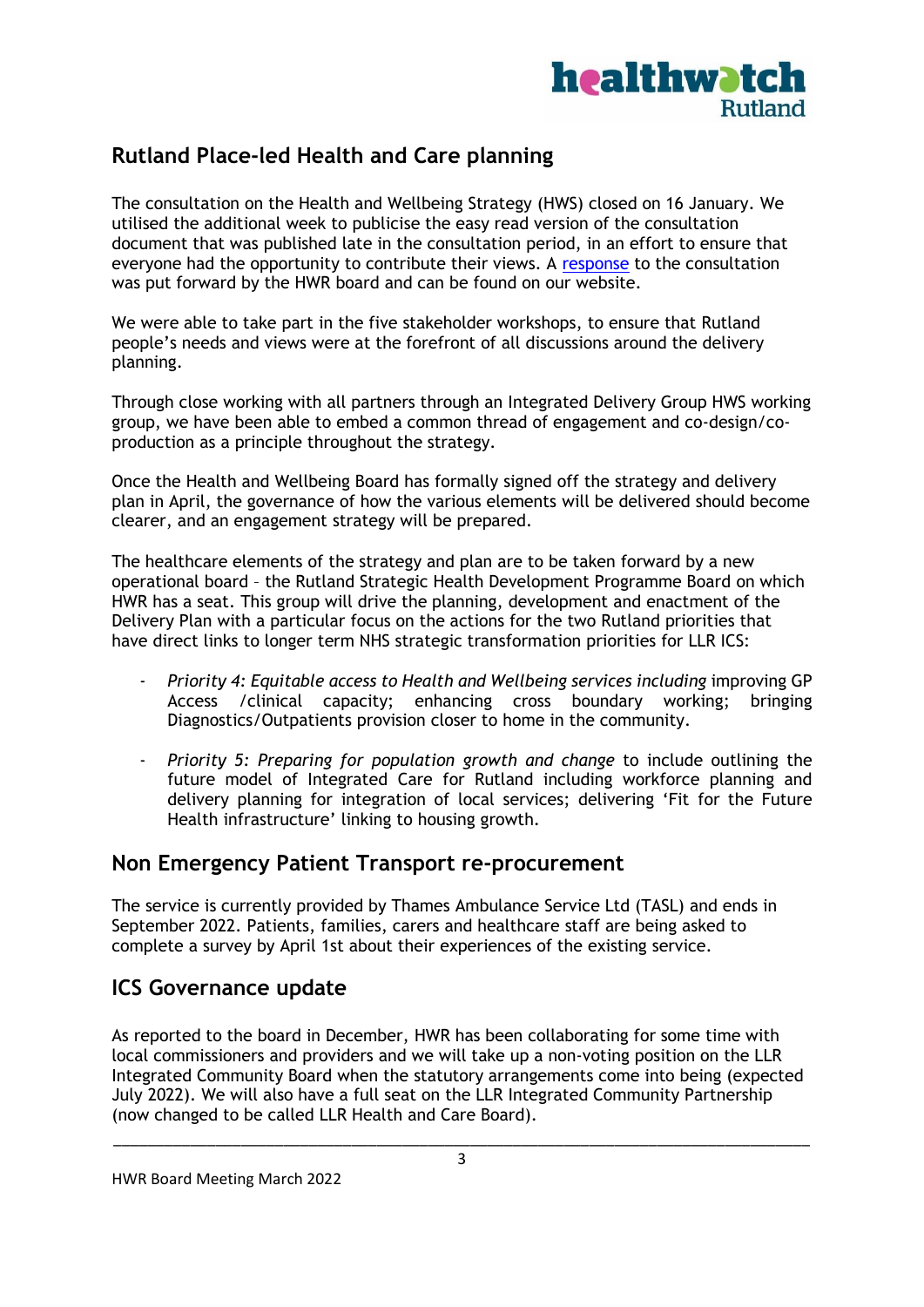

We continue to work with HWLL to understand how we can work more closely together to co-ordinate local Healthwatch engagement where appropriate, improve our collective voice within the ICS, and bring the voices of everyone in our respective communities into service design and delivery at the system level whilst maintaining our independence. Progress has been slow, due in part to management changes at HWLL, but we hope to progress further in the coming months.

# **Ambulance Response Performance**

To be tabled

### **Meetings**

The following is a record of the partner meetings that were attended during the period, since the December report:

| LLR Engagement and Experience Meeting (to be<br>known as System Engagement Meeting and move to<br>monthly)                   | Fortnightly                             | JU, TA-J  |
|------------------------------------------------------------------------------------------------------------------------------|-----------------------------------------|-----------|
| HWR/HWLL catch-up                                                                                                            | Monthly                                 | JU, TA-J  |
| PCN/HWR catch-up                                                                                                             | Monthly                                 | TA-J      |
| UHL/LHW quarterly review                                                                                                     | 6/12/21                                 | JU, TA-J  |
| LPT/LHW quarterly meeting                                                                                                    | 8/3/22                                  | JU, TA-J  |
| HWR/EMAS quarterly review                                                                                                    | 10/1/22                                 | JU, TA-J  |
| LLR ASC Info sharing group                                                                                                   | 16/12/21<br>17/2/22                     | TA-J      |
| <b>LPT Peoples Council</b>                                                                                                   | 21/2/22                                 | TA-J      |
| <b>Carers Delivery Group</b>                                                                                                 | 16/1/22<br>25/2/22<br>23/3/22           | <b>JD</b> |
| Dementia Strategy Review planning meeting                                                                                    | 20/1/22                                 | TA-J      |
| LLR Dementia Programme Board                                                                                                 | 18/1/22<br>15/3/22                      | TA-J      |
| LLR Primary and Community Care Design Group<br>renamed to Home First Transformation Board now<br>to Home First Collaborative | 13/12/21<br>19/1/22<br>8/2/22<br>9/3/22 | TA-J      |
| <b>LLR Maternity Voices Partnership</b><br><b>MVP Focus Group</b>                                                            | 24/11/21<br>26/1/22<br>1/2/22           | AC        |
| LHW/LLR/CCGs 6 weekly Review                                                                                                 | Every 6 wks                             | JU        |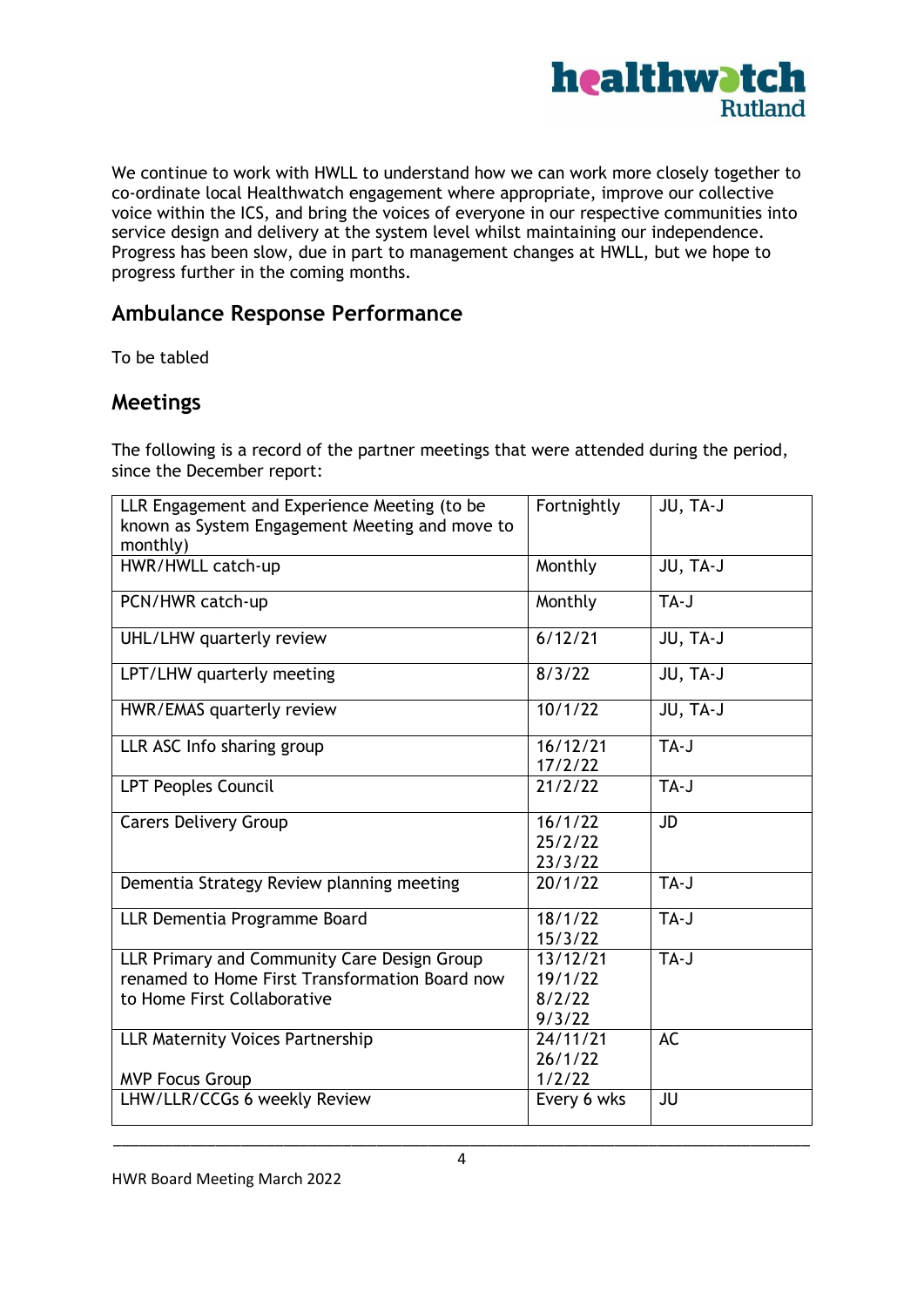

| <b>LLR CCGs Governing Body</b>                                 | 14/12/22<br>7/2/22           | JU        |
|----------------------------------------------------------------|------------------------------|-----------|
| <b>Primary Care Commissioning Committee</b>                    | 7/12/22<br>1/2/22            | JU        |
| Rutland Health and Wellbeing Board                             | 1/3/22<br>11/1/22<br>22/2/22 | <b>JU</b> |
| Rutland Adults and Health Scrutiny                             | 9/12/22<br>17/2/22           | JU, TA-J  |
| LLR Joint Health Overview & Scrutiny Committee                 | 15/2/22                      | JU        |
| Rutland Integrated Delivery Group                              | 27/1/22<br>24/2/22           | TA-J      |
| <b>IDG Prevention Workshop</b>                                 | 5/1/22                       | TA-J      |
| <b>IDG Complex Care Workshop</b>                               | $11/1/\overline{22}$         | TA-J      |
| IDG End of Life Workshop<br>$\overline{\phantom{0}}$           | 12/1/22                      | JU        |
| <b>IDG Access Workshop</b><br>$\blacksquare$                   | 12/1/22                      | TA-J      |
| <b>IDG Children's Workshop</b><br>$\blacksquare$               | 13/1/22                      | TA-J      |
| IDG Health and Wellbeing Strategy workshop<br>$\blacksquare$   | 19/1/22                      | TA-J      |
| Rutland Health Needs Assessment working group                  | 3/3/22<br>24/3/22            | TA-J      |
| Rutland Voluntary, Community & Faith Networking<br>forum       | 20/1/22                      | AC        |
| Rutland Strategic Health Development Programme<br><b>Board</b> | 14/2/22<br>28/3/22           | TA-J      |
| <b>HWE Network meeting</b>                                     | 16/2/22                      | TA-J      |
| Rutland Children's and Young Peoples' Partnership              | 7/12/21<br>3/3/22            | $TA-J$    |
| LLR CCGs Governing Body meeting                                |                              | JU        |
| PCN PPG                                                        | 6/12/21                      | TA-J      |
| HWR/OMP catch up meeting                                       | 11/2/22                      | TA-J      |
| LLR ICS QPIAQ                                                  | 6/1/22<br>3/2/22             | TA-J      |
| Rutland SEND parent/carer engagement                           | 17/3/22                      | TA-J      |
| LLR Pharmaceutical Needs Assessment workshop                   | 8/2/22<br>22/2/22            | <b>JU</b> |
| Dying Matters/RCC workshop                                     | 16/2/22                      | JU        |
| NHSEI & LHW managers                                           | 24/3/22                      | TA-J      |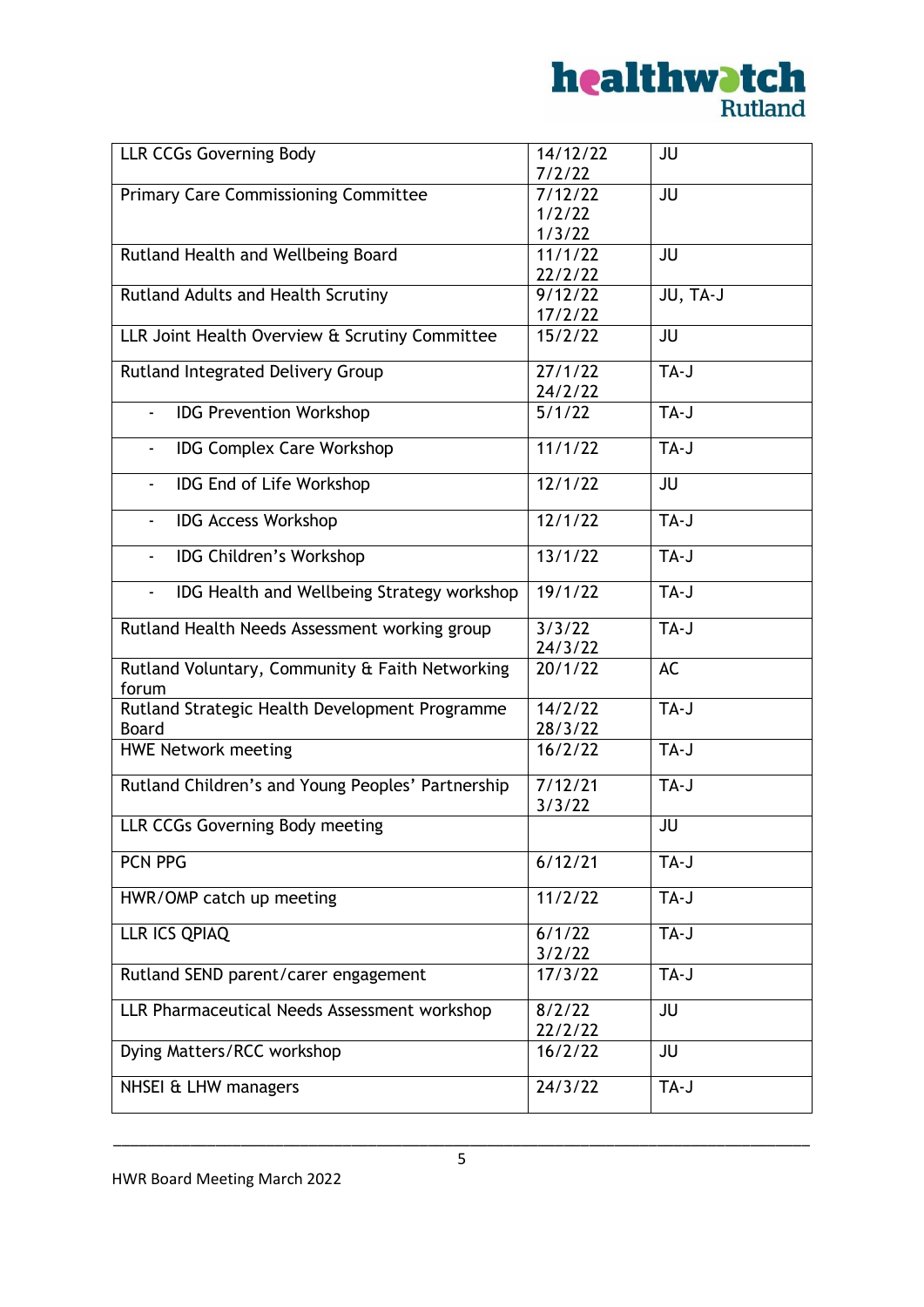

#### **Acronyms:**

| <b>ASC</b>    | <b>Adult Social Care</b>                                     |
|---------------|--------------------------------------------------------------|
| <b>BCT</b>    | <b>Better Care Together</b>                                  |
| <b>CCG</b>    | <b>Clinical Commissioning Group</b>                          |
| <b>ELRCCG</b> | East Leicestershire and Rutland Clinical Commissioning Group |
| <b>EMAS</b>   | East Midlands Ambulance Service                              |
| <b>HW</b>     | Healthwatch                                                  |
| <b>HWE</b>    | <b>Healthwatch England</b>                                   |
| <b>HWS</b>    | Health and Wellbeing Strategy                                |
| <b>HWLL</b>   | Healthwatch Leicester & Leicestershire                       |
| <b>HOSC</b>   | Health Overview & Scrutiny Committee                         |
| <b>ICP</b>    | <b>Integrated Care Partnership</b>                           |
| <b>ICB</b>    | <b>Integrated Care Board</b>                                 |
| ICS           | <b>Integrated Care System</b>                                |
| <b>LHW</b>    | Local Healthwatch (East Midlands)                            |
| <b>LPT</b>    | Leicestershire Partnership Trust                             |
| <b>LLR</b>    | Leicester, Leicestershire and Rutland                        |
| <b>NEPTS</b>  | Non-Emergency Patient Transport                              |
| <b>NHSEI</b>  | National Health Service England and NHS Improvement          |
| <b>NWAFT</b>  | North West Anglia Foundation Trust                           |
| <b>PCH</b>    | Peterborough City Hospital                                   |
| <b>PCN</b>    | <b>Primary Care Network</b>                                  |
| <b>PLP</b>    | Place Led delivery Plan                                      |
| <b>PMS</b>    | <b>Primary Medical Services</b>                              |
| <b>PPG</b>    | <b>Patient Participation Group</b>                           |
| <b>QPIAC</b>  | Quality and Performance Improvement Assurance Committee      |
| <b>RCC</b>    | <b>Rutland County Council</b>                                |
| <b>RISE</b>   | Rutland Integrated Social Empowerment team                   |